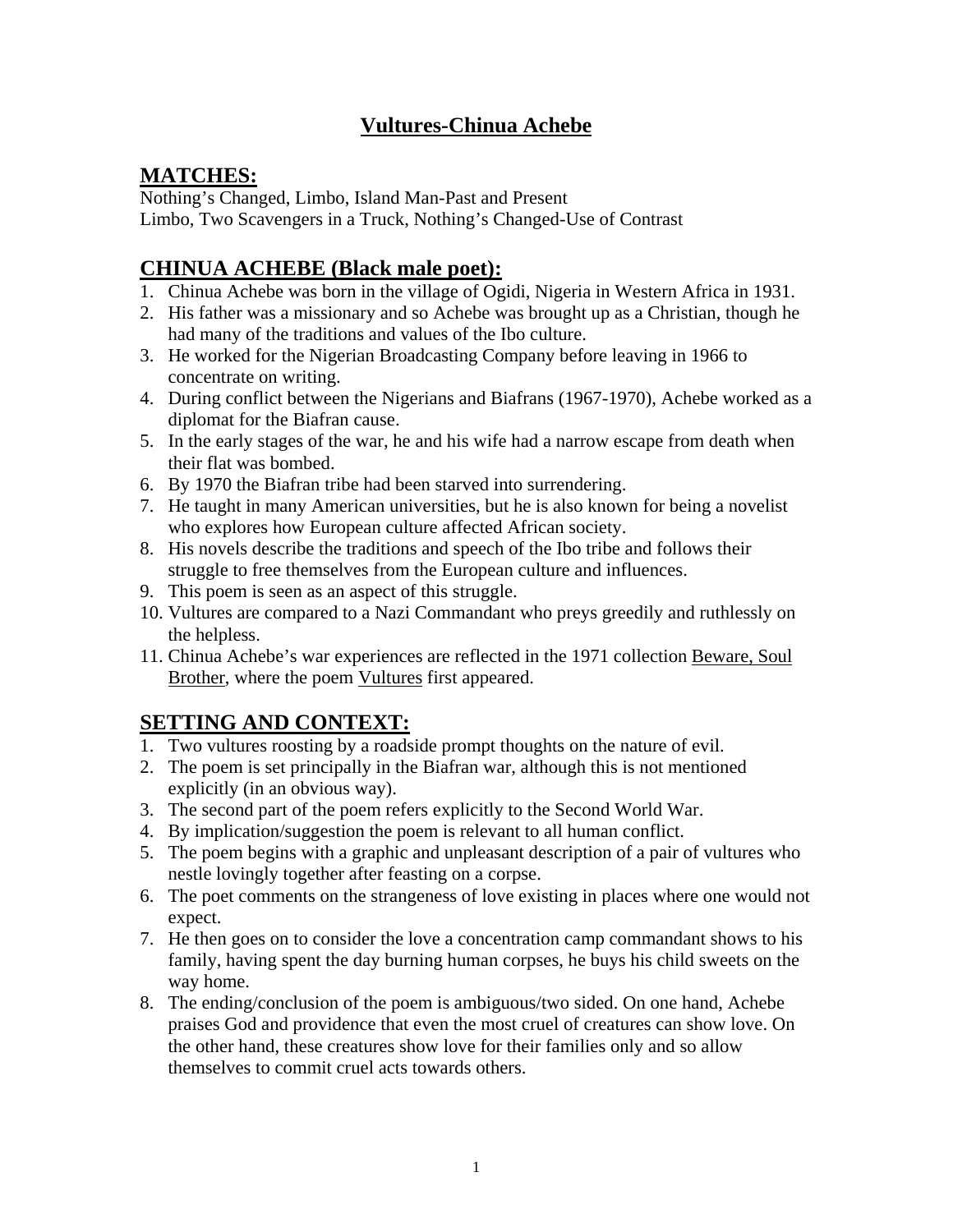#### **FORMS AND TECHNIQUES:**

- 1. Free verse in three sections separated by an **ellipsis** (three dots…)
- 2. The ellipsis(three dots…) and the tab in from the margin show a change in thought or perspective on the poet's part.
- 3. The second section is itself in two parts again separated by an ellipsis.
- 4. There is a logical structure: (a) observation (b) reflection (c) further example (d) general reflection.
- 5. The poem goes from descriptive to reflective back to descriptive and then reflective again in terms of the style and structure.
- 6. The opening mood is grim/gloomy.
- 7. Line 1-**greyness**-suggests a dull start to the poem
- 8. Line 2-3-**drizzle of one despondent/dawn-**the grimness is emphasised by the use of alliteration in the 'd'.
- 9. Line 3-**harbingers-**people or things that announce the approach of someone or something.
- 10. Lines 5-6-**broken/bone-**alliteration running on two lines for impact.
- 11. Line 9-**bashed-in head**-description of the vultures' heads-suggests something that has been damaged or harmed.
- 12. Lines 9-13-**a pebble/on a stem rooted in/ a dump of gross/feathers, inclined affectionately/to hers**-this is a **metaphor** describing the vultures. It conveys (puts across) an image of something disgusting. Their affectionate gestures/actions towards each other is unexpected in this context, after such a gross description of them.
- 13. Lines 11, 14, 19 and 20-**gross…swollen…hollowed…cold-**these are negative adjectives associated with the activities of the vultures.
- 14. Lines 13-17-**Yesterday they picked/the eyes of a swollen/corpse in a water logged/ trench and ate the/things in its bowel.** Again another grotesque image is associated with the vultures, this time it is not their appearance rather what they do.
- 15. Line 22-**Strange**-reflection on something us suggested by the use of the word 'strange' as if the poet is stopping to think.
- 16. Line 26-**charnel house** a building where corpses and bones are placed.
- 17. Line 27-**coil up**-this conjures up the image of a snake-again another vulgar image.
- 18. Lines 22-29-**Strange/indeed how love in other/ways so particular/will pick a corner/in that charnel house/tidy it and coil up there, perhaps/even fall asleepher face/turned to the wall.** Love is **personified** in this section-love is seen to pick a corner and tidy up and fall asleep. Love is given human characteristics. It is a sharp contrast to the rotting corpse and death mentioned in the first section of the poem.
- 19. Line 30-**…Thus the Commandant at Belsen-**the language here is almost Biblical. A Commandant was a German officer in charge of a camp or unit.
- 20. **Belsen** is the name of a WWII Nazi concentration camp where Jews and other prisoners were held and killed-their bodies were often incinerated/burned. Anne Frank was killed here as well as 50,000 others. The camp was liberated in 1945.
- 21. Line 33-**human roast**-refers to the victims in the concentration camp as if they were being cooked (Belsen). This is a shocking phrase, very visual and descriptive.
- 22. Lines 34-35-**hairy/nostrils**-the commandant's hairy nostrils are like the vultures' feathers. Both creatures are ugly but both are capable of love.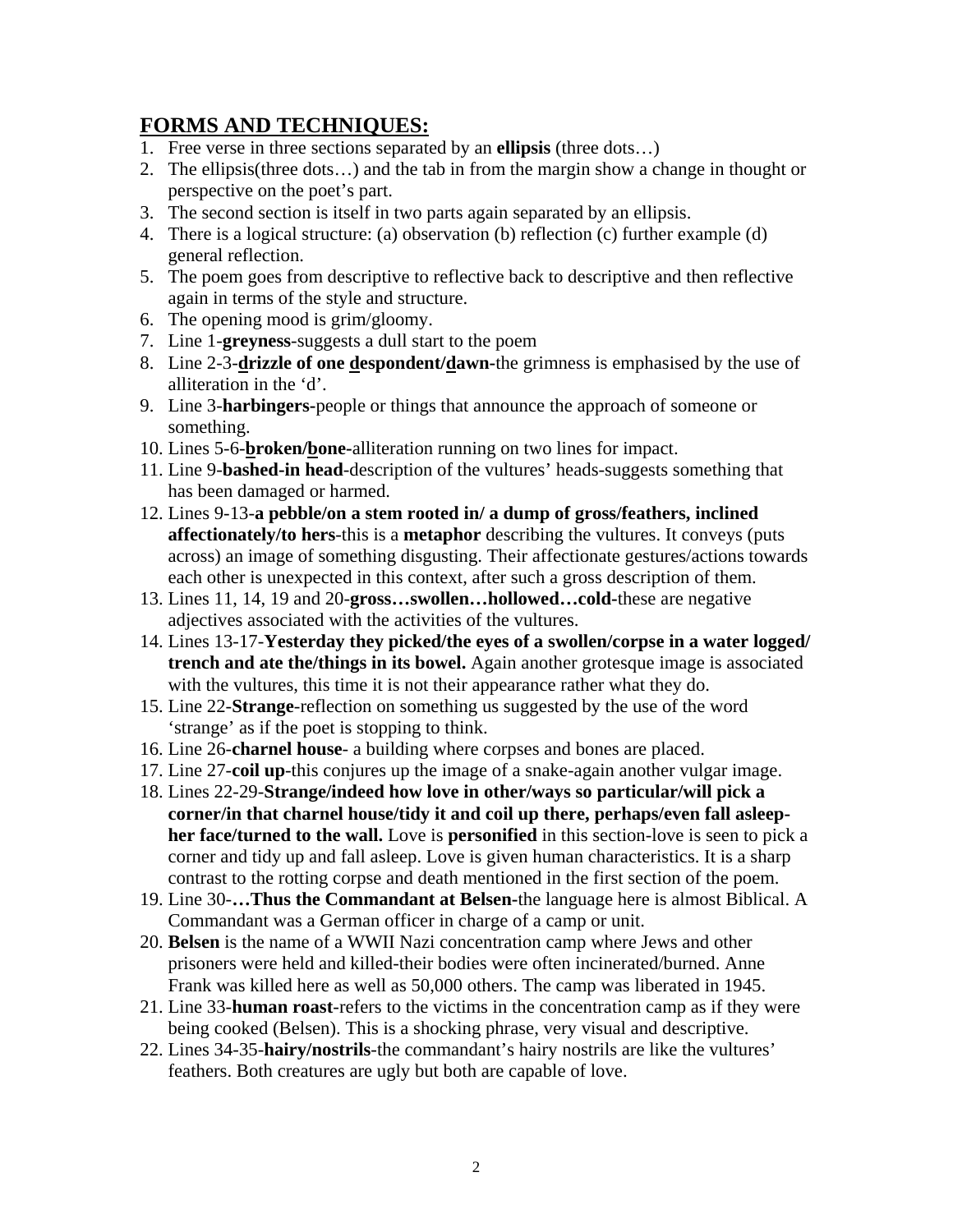- 23. Lines 39-40-**Daddy's/return**-an ordinary domestic/homely image is used to suggest the father's love.
- 24. Line 41-42- **Praise bounteous/providence-**more Biblical language talking about all the good things God gives to mankind.
- 25. Line 43-**ogre-**a type of monster-here it represents evil and the glow worm represents love.
- 26. Lines 43-47-**that grants even an ogre/a tiny glow worm/tenderness encapsulated/in icy caverns of a cruel/heart-**the contrast in the final section between the glow worm and ogre suggest that evil is bigger than love. This is a powerful image that shows us the glow worm (love) becoming enclosed/encapsulated in the icy caverns of the ogre's (evil) heart.
- 27. Line 46-**icy caverns of a cruel**-alliteration used for impact-sharp sounds.
- 28. Line 49-**kindred-**related by blood, close family, the same.
- 29. Line 50-**perpetuity-**the state of continuing forever.
- 30. Lines 47-51**-or else despair/for in the very germ/of that kindred love is/lodged the perpetuity/of evil.**-this final section of the poem is one of despair as Achebe believes that the evil will continue forever even if there is the potential for love in the same being.
- 31. Achebe's conclusion of the poem offers a choice of responses (a) hope because love can exist in even the most evil of creatures. (b) despair, because despite love that cannot stop committing evil.

## **THEME AND INTERPRETATION:**

- 1. Achebe is fascinated by the fact that creatures that love can also carry out acts of great evil OR creatures that carry out acts of great evil can also love.
- 2. He suggests at the end of the poem that these two factors may be more closely linked to each other than most people think.
- 3. There is a fine line between love and hate.

# **LANGUAGE AND STRUCTURE:**

- 1. The poem is written in free verse with lines of different lengths. The lines are short so we read the poem slowly and appreciate its full of horrors.
- 2. It is divided into four sections. Each is marked by an indented line rather than a new stanza, perhaps to stress the logical flow of ideas. There is minimal punctuation to continue the flow of the poem.
- 3. The title is again deceptive/misleading like The Night of the Scorpion. This poem does begin with a cold and repulsive image of the vultures. We soon realise that they are symbols of evil and their main purpose is to introduce the theme of evil in the poem.
- 4. The description of the vultures is in the **past tense,** whereas the Belsen Commandant is described in the **present continuous tense**, perhaps to show us that evil is all around us now.
- 5. The concentration camp commandant cannot escape the evil deeds he has just committed that day. **…the fumes of human roast [cling] rebelliously to his hairy nostrils** (Line 32). The word roast makes us think of food and it is even more repulsive/disgusting that he buys chocolate for his child on the way home.